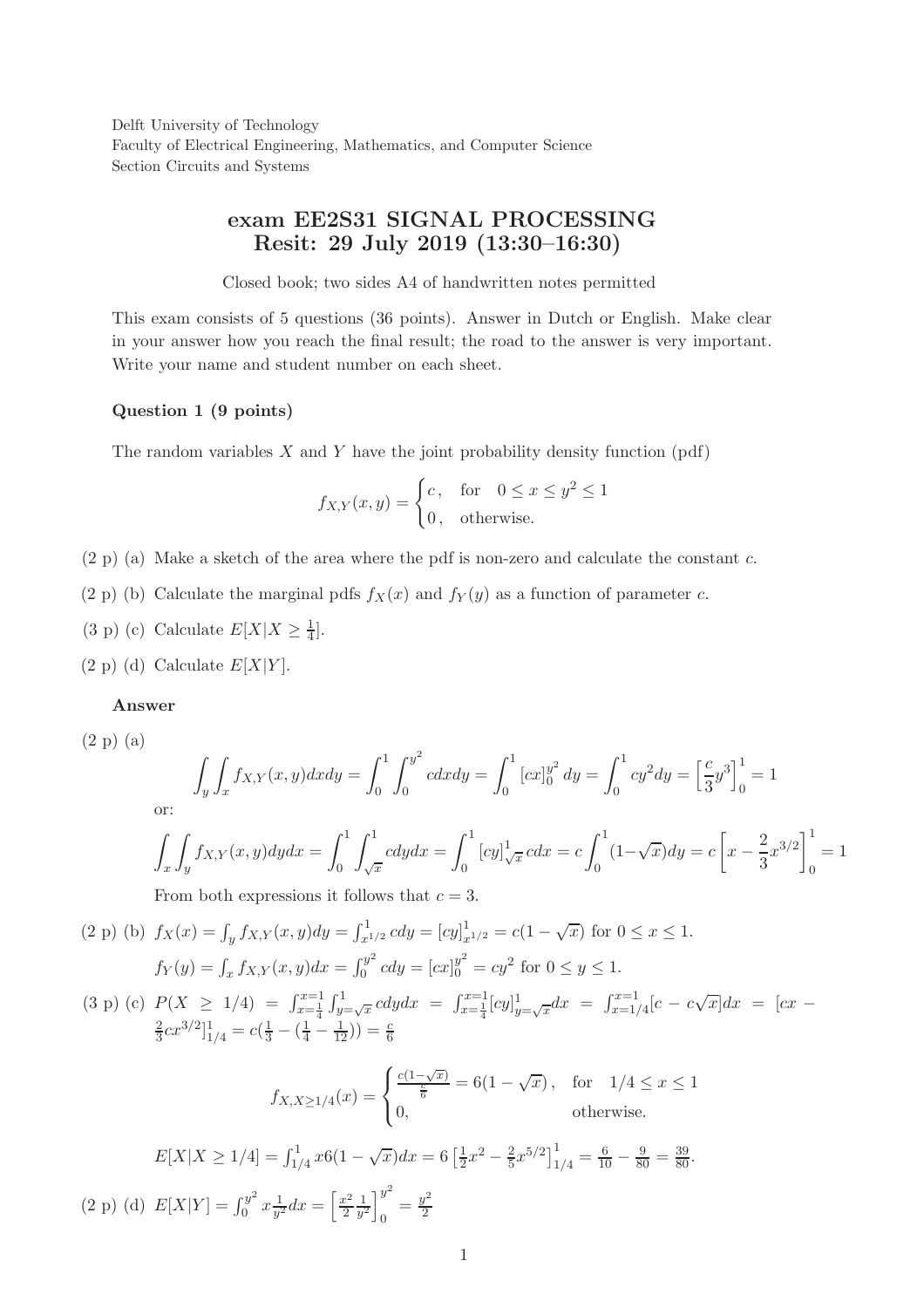#### Question 2 (10 points)

Given is the stochastic process  $X(t) = A + t$  with random variable A uniformly distributed in the (continuous) interval [0, 2].

- (1 p) (a) Sketch three different realizations of process  $X(t)$ .
- (3 p) (b) Calculate the cumulative distribution function (CDF)  $F_{X(t)}(x)$ , as well as the probability density function (PDF)  $f_{X(t)}(x)$ .
- (2 p) (c) Calculate the expected value  $E[X(t)]$ , the autocorrelation function  $R(t, \tau)$ , and argue whether or not this process is wide sense stationary (WSS).

Process  $X(t)$  is used as an input to a system with impulse response  $h(t)$ , having an output  $Y(t)$ .

- (1 p) (d) Under which conditions is the output of such a system WSS?
- (1 p) (e) Under which conditions are the input and output of such a system jointly WSS?

The impulse response  $h(t)$  is given by

$$
h(t) = \begin{cases} 1 & \text{for} \quad 0 \le t \le 1 \\ 0 & \text{otherwise.} \end{cases}
$$

(2 p) (f) Calculate  $E[Y(t)]$ , i.e., the expected value of the output  $Y(t)$  when the input is given by  $X(t) = A + t.$ 

#### Answer

- (1 p) (a)
- (3 p) (b)

$$
F_{X(t)}(x) = P(X(t) \le x)
$$
  
=  $P(A + t \le x)$   
=  $P(A \le x - t)$   
=  $\int_0^{x-t} \frac{1}{2} da$   
=  $\left[\frac{a}{2}\right]_0^{x-t}$   
=  $\frac{x-t}{2}$ ,

for  $t \leq x \leq 2 + t$ .

Altogether,

$$
F_{X(t)}(x) = \begin{cases} 1, & \text{for } x \ge 2 + t \\ \frac{x - t}{2}, & \text{for } t \le x \le 2 + t \\ 0, & \text{otherwise.} \end{cases}
$$

$$
f_{X(t)}(x) = \frac{dF_{X(t)}(x)}{dx} = \begin{cases} \frac{1}{2}, & \text{for } t \le x \le 2+t\\ 0, & \text{otherwise.} \end{cases}
$$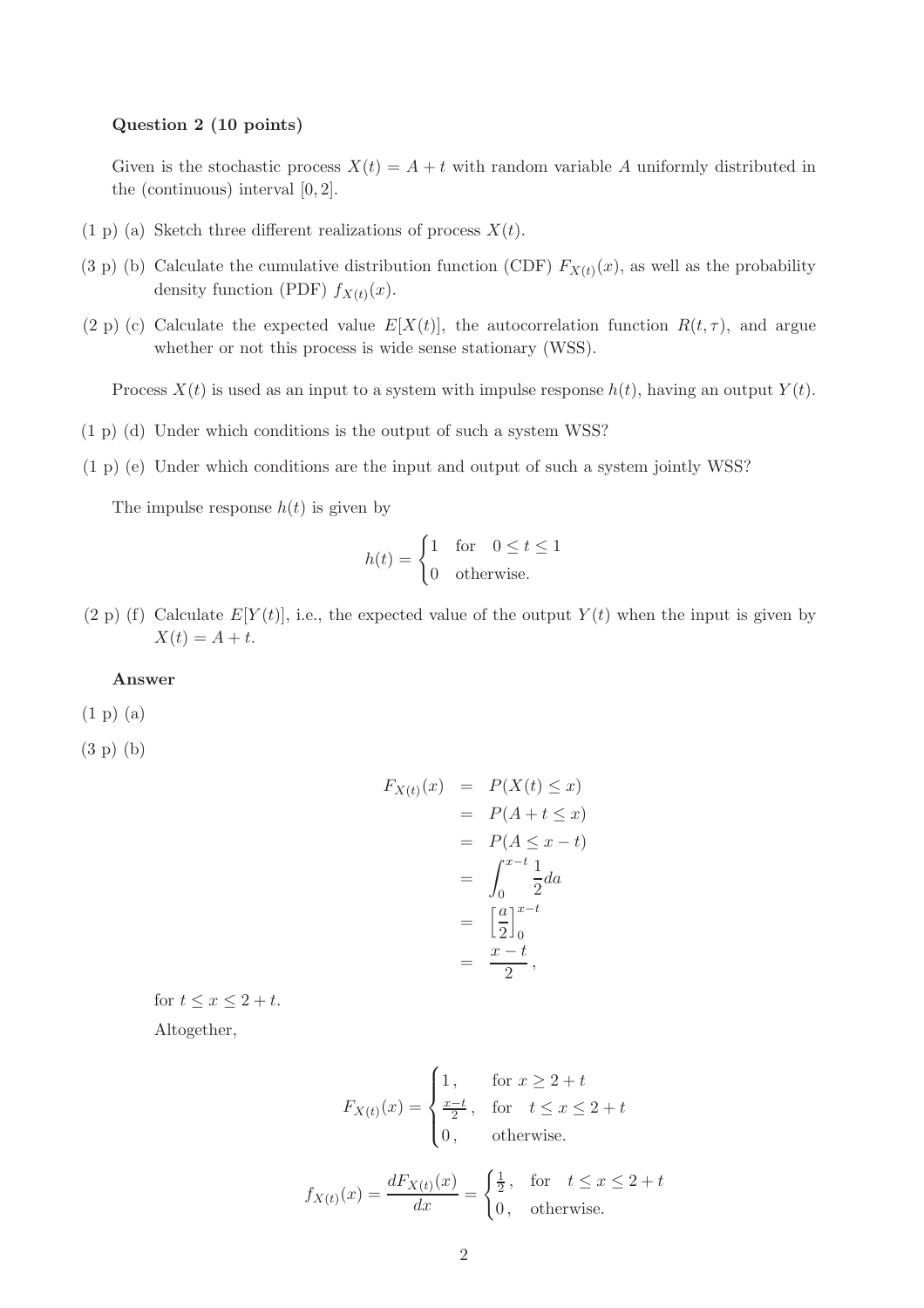$(2 \text{ p}) (c) E[X(t)] = E[A] + t = 1 + t \text{ and } R(t, t + \tau) = E[(A + t)(A + t + \tau)] = t^2 + t\tau + E[A^2] +$  $E[A](2t+\tau) = t^2 + t\tau + \frac{4}{3} + (2t + \tau).$ 

The process is not WSS as both the expected value and the autocorrelation function depend on the actual time t (they are not shift invariant).

- (1 p) (d) If the input process is WSS and the system is LTI.
- $(1 p)$  (e) If the input and output are WSS, and, the cross correlation  $R_{XY}$  depends only on the time difference  $\tau$  and not on the actual time t.
- (2 p) (f)  $E[Y(t)] = \int_{-\infty}^{\infty} h(u)E[X(t-u)] du = \int_0^1 (E[A] + (t-u)) du = 1 + t 1/2 = t + 1/2.$

### Question 3 (5 points)

Let  $G_1(\omega)$  be the DTFT of the sequence  $g_1[n]$  in figure  $(a)$ :



- (a) Determine the DTFT of the other sequence,  $g_2[n]$ , in terms of  $G_1(\omega)$ . (Note: do not evaluate  $G_1(\omega)$  explicitely!)
- (b) Take  $N = 8$ . What is the DFT of  $g_1[n]$   $(n = 0, \dots, N-1)$ , expressed in terms of  $G_1(\omega)$ ?
- (c) How does the DFT of  $g_1[n]$  change if we take  $N = 16$  or  $N = 4$ ? Explain using a drawing of the spectrum.
- (d) What changes if the DFT of  $g_2[n]$  is taken (using  $N = 8$ )? Explain using a drawing.

# Answer

(1 p) (a)

$$
g_2[n] = g_1[n] + g_1[n-4] \Rightarrow G_2(\omega) = G_1(\omega) + e^{-4j\omega}G_1(\omega)
$$

(1 p) (b)

$$
G_1^{dft}[k] = G_1(\frac{2\pi}{8}k), \qquad k = 0, \cdots, 7.
$$

These are samples of  $G_1(\omega)$  for multiples of  $\omega = 2\pi/N$ . This is valid because  $g_1[n]$  is zero outside the DFT interval.

(1.5 p) (c) Fewer, resp. more samples located on the same curve  $G_1(\omega)$  (zero-padding effect).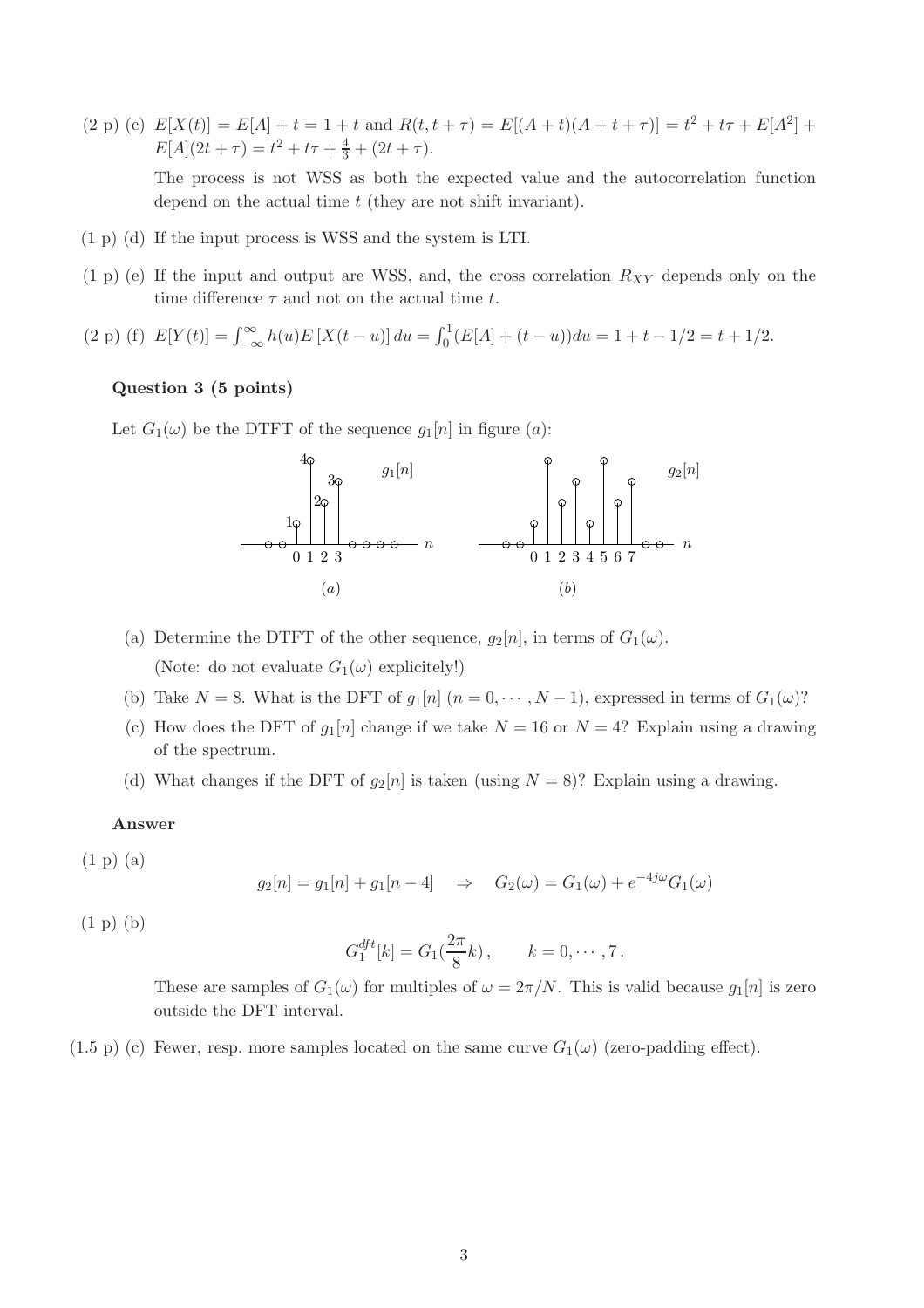

$$
(1.5 \text{ p}) (d)
$$

$$
G_2^{dft}[k] = G_1(\frac{2\pi}{8}k) + e^{-4j\frac{2\pi}{8}k}G_1(\frac{2\pi}{8}k) = G_1^{dft}[k] + (-1)^k G_1^{dft}[k]
$$

For k even, this is equal to twice  $G_1^{dft}$  $\binom{a}{1}[k]$  for  $N = 8$  samples, hence equal to the spectrum for  $N = 4$  samples. For k odd, this is equal to zero.

Apart from the factor 2, we obtain the same spectrum as for the DFT of  $g_1[n]$  with  $N = 4$ , and with intermittent samples 0.



# Question 4 (6 points)

We are given a real analog signal  $x_a(t)$  with spectrum given as follows:



Think e.g. of a GSM signal at a carrier frequency slightly below 800 MHz.

- (a) For this case, what is the Nyquist rate?
- (b) What sample rate do you need at least to describe the signal?

We consider three techniques to demodulate and sample the signal.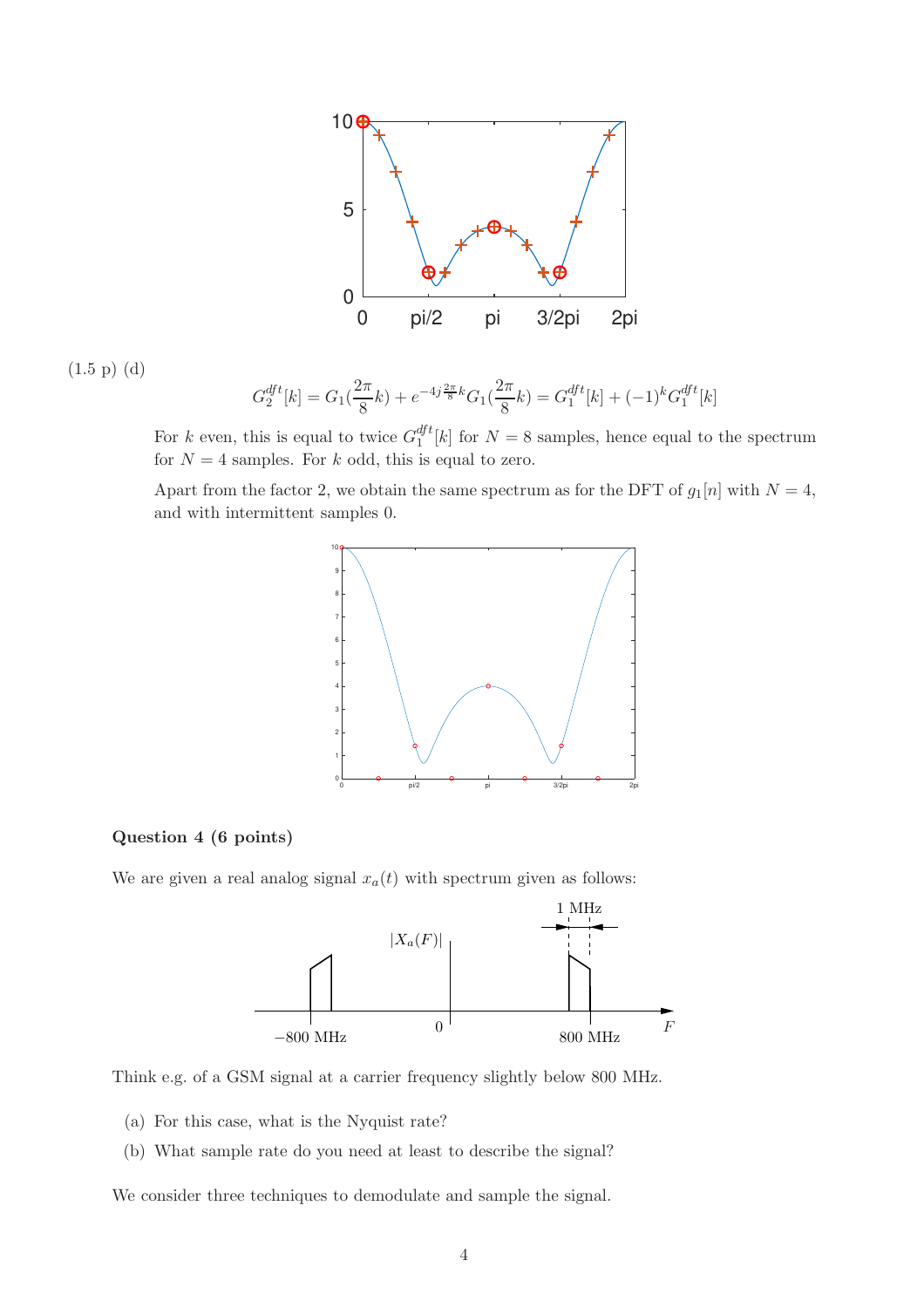

(c) For signal  $y_1[n]$ , we sample the signal  $x_a(t)$  at a rate of 2 GHz, and subsequently downsample by a factor 1000.

Draw the resulting spectum  $Y_1(F)$ . On the frequency axis, specify both  $\omega$  and the corresponding 'real' frequencies F.

(d) For signal  $y_2[n]$ , we sample  $x_a(t)$  at a rate of 2 MHz.

Draw the resulting spectrum  $Y_2(F)$ .

- (e) For signal  $y_3[n]$ , we first apply a demodulation with  $f_c = 800$  MHz, i.e., we multiply  $x_a(t)$ by  $cos(2\pi f_c t)$ , next we apply a suitable low pass filter (LPF), and sample at 2 MHz.
	- Draw the spectrum  $Z(F)$ . (*Hint:* split cos into the sum of two complex exponentials.)
	- What are suitable parameters for the LPF to prevent aliasing?
	- Draw the resulting spectrum  $Y_3(F)$ .

## Answer

(0.5 p) (a) 1600 MHz

- (0.5 p) (b) 2 MHz (Alternatively: 1 MHz, but using complex samples.)
- (1 p) (c) Note that  $y_1[n]$  is identical to  $y_2[n]$ . We sampled faster, but then throw away most samples. It is probably easier to directly determine the spectrum of  $y_2[n]$ , as follows.



(1 p) (d) Identical to answer (c).

The signal between 799 and 800 MHz returns at multiples of 2 MHz, i.e. also at the interval −1 until 0 MHz. The signal between −800 and −799 MHz returns at multiples of 2 MHz, i.e. also at the interval 0 until 1 MHz.

(3 p) (e)  $\cos(2\pi f_c t) = \frac{1}{2} (e^{j2\pi f_c t} + e^{-j2\pi f_c t}).$ 

The first term shifts the spectrum to the right by  $f_c$ ; the component at −800 MHz shifts to 0, and the component at 800 MHz shifts to 1600 MHz.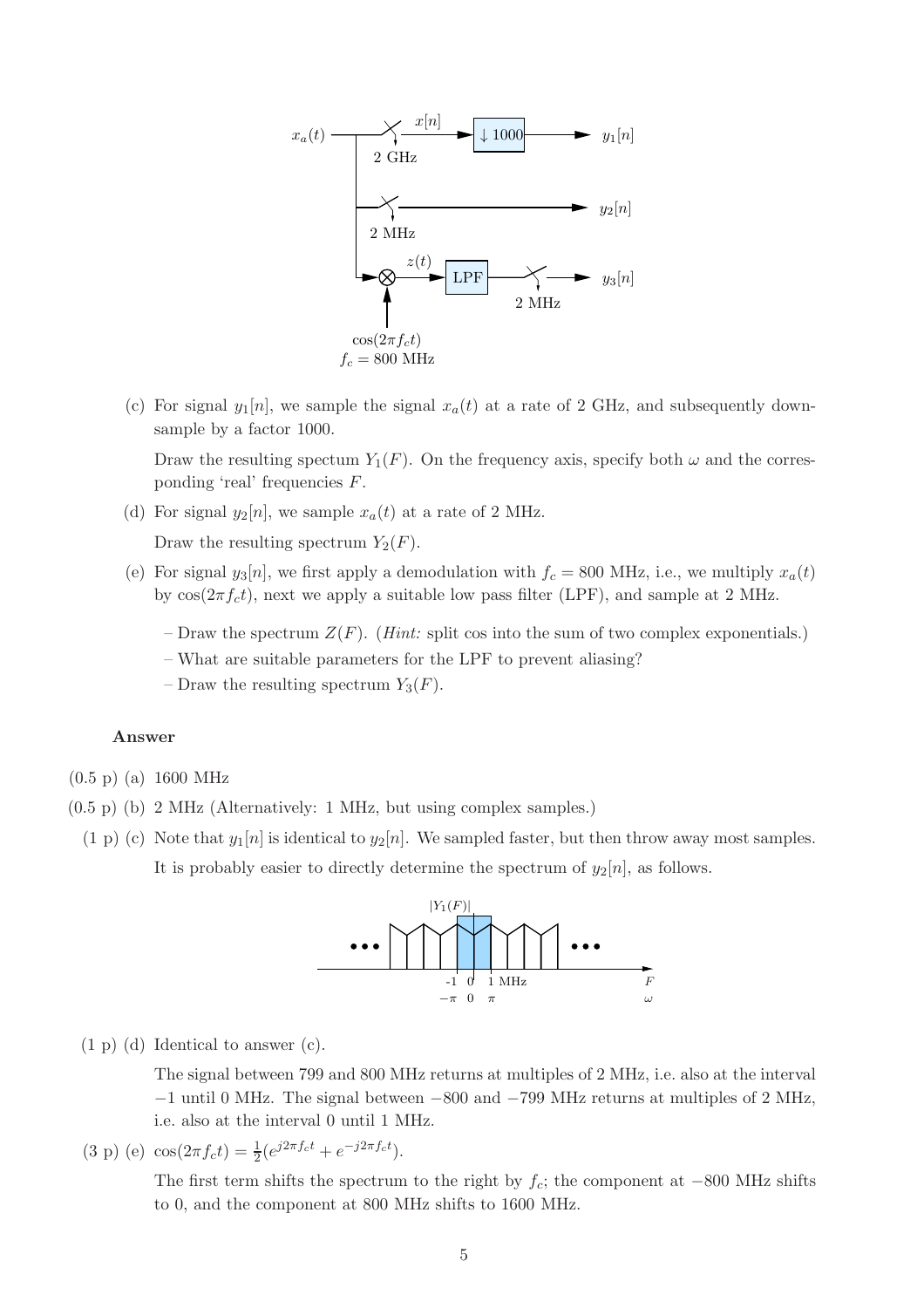he second term shifts the spectrum to the left by  $f_c$ ; the component at 800 MHz shifts to 0, and the component at −800 MHz shifts to −1600 MHz.



The lowpass filter should retain only the component around 0 MHz. Specs: passband from 0 to 1 MHz, stop band from 1599 MHz.

After that, sampling at 2 MHz results in the same spectrum as we had for  $y_1[n]$  and  $y_2[n]$ .

# Question 5 (6 points)

We are given a signal  $x[n]$  with the following amplitude spectrum:



We consider the following system:



- (a) Make a plot of the series  $g[n]$ .
- (b) How is the spectrum  $G(\omega)$  of  $g[n]$  related to that of  $x[n]$ ? (give a formula.) Also make a drawing of the amplitude spectrum  $|G(\omega)|$ .

A "classical" movie projector in a cinema displays 24 images per second. Every image is projected using a short flash of light. This results in a flickering effect. To reduce this, every image is displayed twice (48 images per second).

To model the movie, we consider an arbitrary pixel and represent it by a time series  $x[n]$ . To model the observation by the audience, we model the eye as an ideal D/A converter, followed by a lowpass filter with a passband until 20 Hz and a stop band from 35 Hz.

- (c) Give a block scheme representing the "double" projection process of  $x[n]$  until the observation.
- (d) Motivate why the double projection results in less flicker. (Use frequency spectra.)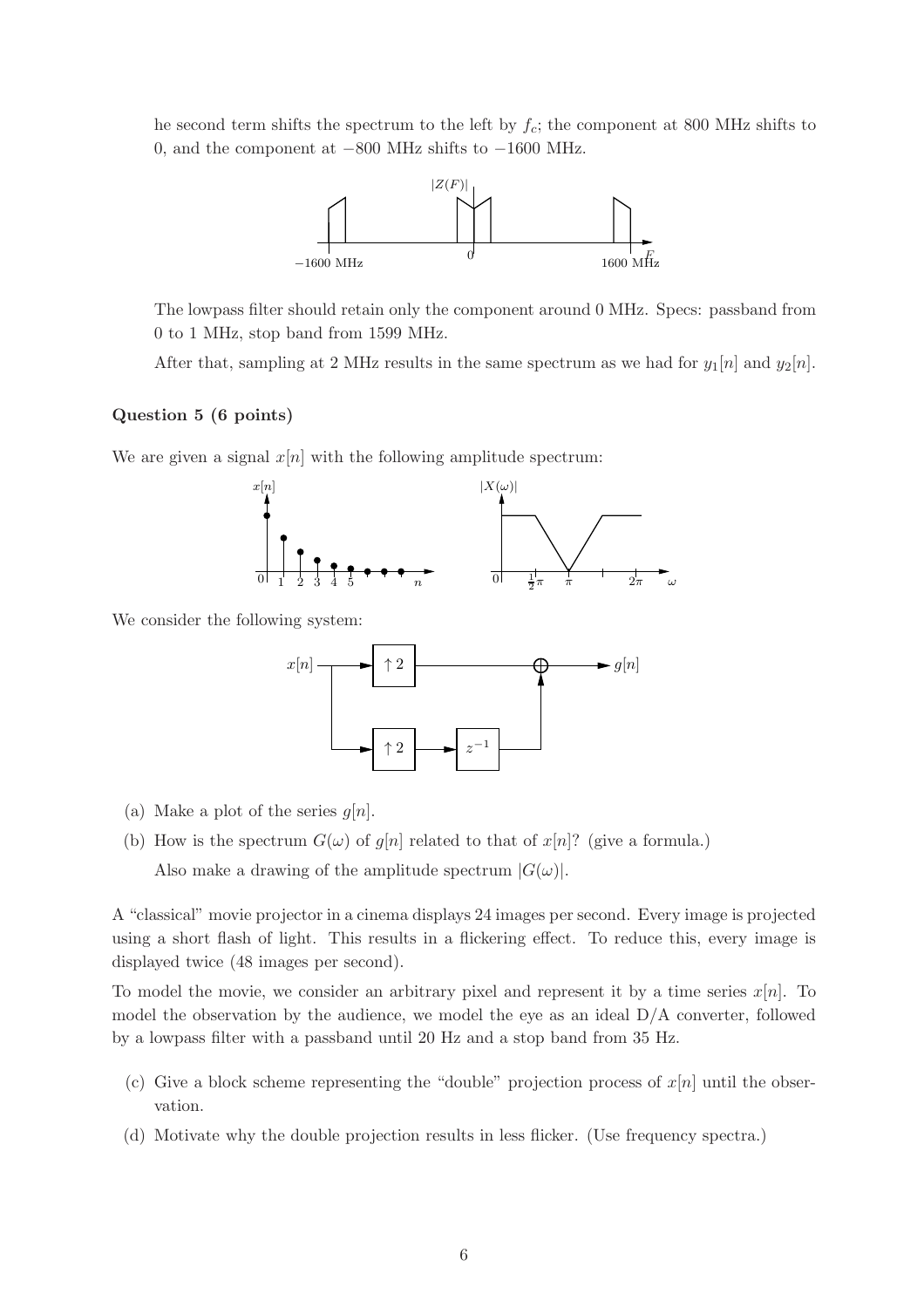#### Answer

(1 p) (a)



 $(2 p)$  (b) Denote by  $Y(z)$  the signal after upsampling by a factor 2. Then

$$
G(z) = Y(z)(1 + z^{-1})
$$
  

$$
G(\omega) = Y(\omega)(1 + e^{-j\omega}) = X(2\omega)(1 + e^{-j\omega})
$$

The filter  $H(z) = 1 + z^{-1}$  has a zero at  $z = -1$  (corresponding to  $\omega = \pi$ ), it is a weak lowpass filter. The power spectrum of  $H(z)$  is  $|H(\omega)|^2 = (1 + e^{-j\omega})(1 + e^{j\omega}) = 2 + 2\cos(\omega)$ . The spectrum  $G(\omega)$  is the multiplication of the spectrum  $Y(\omega)$  with that of this filter. This suppresses the frequencies around  $\omega = \pi$ .